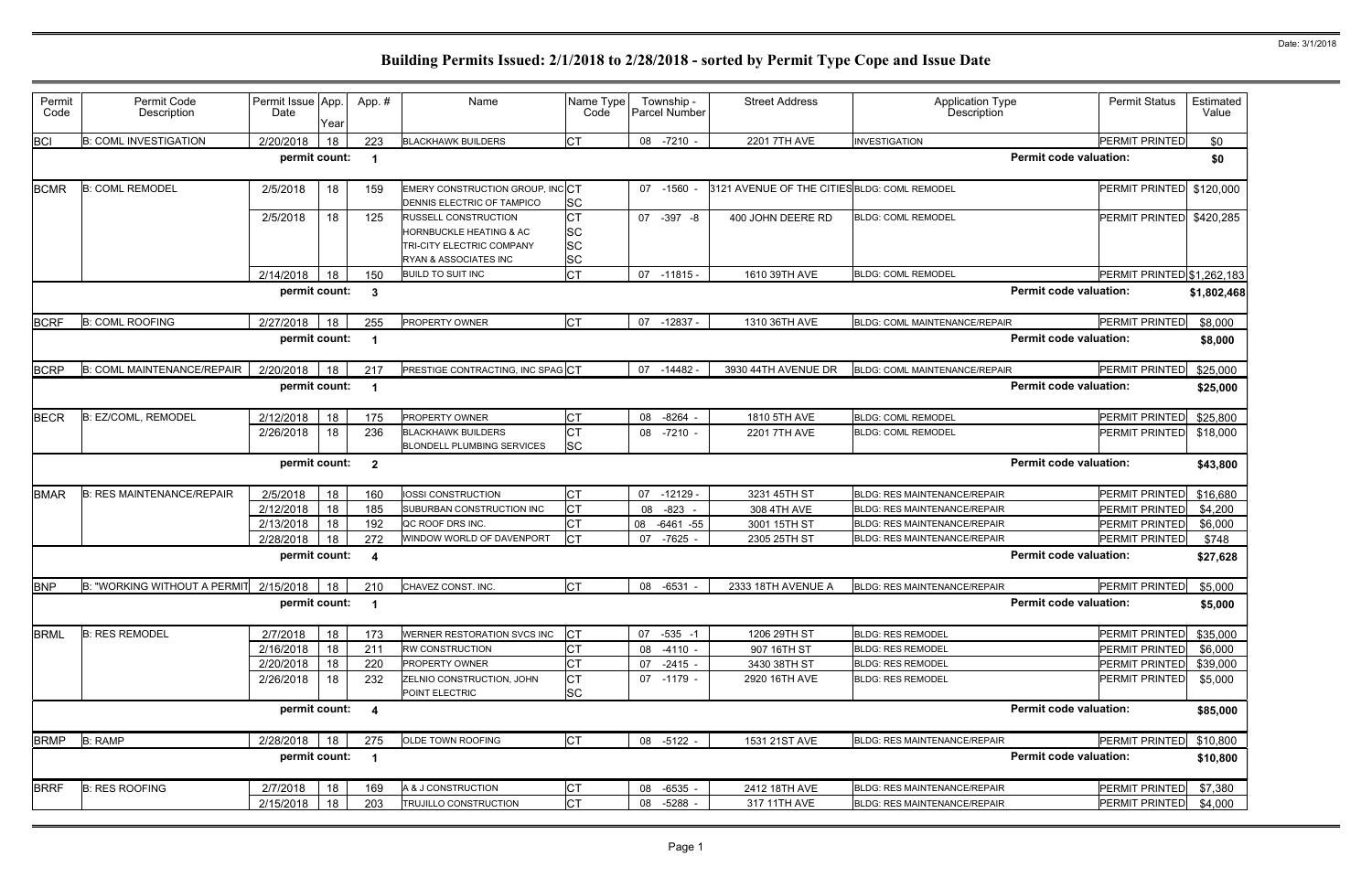| Permit<br>Code | Permit Code<br>Description          | Permit Issue App.<br>Date | Year | App.# | Name                                                          | Name Type<br>Code | Township -<br><b>Parcel Number</b> | <b>Street Address</b>                        | <b>Application Type</b><br>Description                 | <b>Permit Status</b>          | Estimated<br>Value |
|----------------|-------------------------------------|---------------------------|------|-------|---------------------------------------------------------------|-------------------|------------------------------------|----------------------------------------------|--------------------------------------------------------|-------------------------------|--------------------|
| <b>BRRF</b>    | <b>B: RES ROOFING</b>               | 2/15/2018                 | 18   | 200   | FANTH-CURRY HOME IMPRV CO                                     | IСТ               | $-6331 -$<br>08                    | 918 24TH ST                                  | <b>BLDG: RES MAINTENANCE/REPAIR</b>                    | PERMIT PRINTED                | \$7,465            |
|                |                                     | 2/16/2018                 | 18   | 203   | TRUJILLO CONSTRUCTION                                         | <b>CT</b>         | $-5288$ -<br>08                    | 317 11TH AVE                                 | <b>BLDG: RES MAINTENANCE/REPAIR</b>                    | <b>PERMIT PRINTED</b>         | \$4,000            |
|                |                                     | 2/20/2018                 | 18   | 218   | QC GENERAL, INC                                               | <b>CT</b>         | $-1373$ -<br>07                    | 2319 31ST STREET A                           | <b>BLDG: RES MAINTENANCE/REPAIR</b>                    | FINAL INSPECTIO               | \$6,800            |
|                |                                     | 2/21/2018                 | 18   | 224   | <b>VERN'S HOME IMPROVEMENT</b>                                | <b>CT</b>         | $-4097 -$<br>08                    | 815 15TH STREET B                            | <b>BLDG: RES MAINTENANCE/REPAIR</b>                    | <b>PERMIT PRINTED</b>         | \$8,500            |
|                |                                     | 2/26/2018                 | 18   | 237   | FANTH-CURRY HOME IMPRV CO                                     | <b>CT</b>         | 07<br>$-13465$                     | 3614 73RD ST                                 | <b>BLDG: RES MAINTENANCE/REPAIR</b>                    | PERMIT PRINTED                | \$7,808            |
|                |                                     | 2/26/2018                 | 18   | 238   | <b>BRUCE &amp; ASSOCIATES</b>                                 | <b>CT</b>         | $-781$<br>08                       | 1170 22ND ST                                 | <b>BLDG: RES MAINTENANCE/REPAIR</b>                    | <b>PERMIT PRINTED</b>         | \$2,000            |
|                |                                     | 2/26/2018                 | 18   | 235   | <b>BATES ROOFING</b>                                          | <b>CT</b>         | $-8787$<br>08                      | 926 32ND AVENUE CT                           | <b>BLDG: RES MAINTENANCE/REPAIR</b>                    | PERMIT PRINTED                | \$10,510           |
|                |                                     | 2/27/2018                 | 18   | 254   | TRUJILLO CONSTRUCTION                                         | <b>CT</b>         | $-2494 -$<br>08                    | 401 4TH AVE                                  | <b>BLDG: RES MAINTENANCE/REPAIR</b>                    | <b>PERMIT PRINTED</b>         | \$7,000            |
|                |                                     | 2/27/2018                 | 18   | 261   | CALDERON'S CONSTRUCTION OF RI                                 | C                 | $-2515 -$<br>08                    | 418 4TH AVE                                  | <b>BLDG: RES MAINTENANCE/REPAIR</b>                    | PERMIT PRINTED                | \$14,000           |
|                |                                     | 2/27/2018                 | 18   | 262   | CALDERON'S CONSTRUCTION OF RI                                 | C                 | 08<br>$-5764 -$                    | 1305 7TH AVE                                 | BLDG: RES MAINTENANCE/REPAIR                           | PERMIT PRINTED                | \$15,000           |
|                |                                     | 2/27/2018                 | 18   | 259   | CALDERON'S CONSTRUCTION OF RI CT                              |                   | $-5766$ -<br>08                    | 1307 7TH AVE                                 | <b>BLDG: RES MAINTENANCE/REPAIR</b>                    | <b>PERMIT PRINTED</b>         | \$18,000           |
|                |                                     | 2/27/2018                 | 18   | 256   | QC GENERAL, INC                                               | СT                | $-6374 -$<br>08                    | 705 25TH ST                                  | <b>BLDG: RES MAINTENANCE/REPAIR</b>                    | PERMIT PRINTED                | \$6,900            |
|                |                                     | 2/28/2018                 | 18   | 274   | PROPERTY OWNER                                                | СT                | $-548 -$<br>07                     | 4110 24TH AVE                                | <b>BLDG: RES MAINTENANCE/REPAIR</b>                    | <b>PERMIT PRINTED</b>         | \$6,000            |
|                |                                     | 2/28/2018                 | 18   | 276   | PROPERTY OWNER                                                | <b>CT</b>         | -5665<br>08                        | 2213 18TH STREET B                           | BLDG: RES MAINTENANCE/REPAIR                           | PERMIT PRINTED                | \$2,940            |
|                |                                     | 2/28/2018                 | 18   | 264   | PROPERTY OWNER                                                | <b>CT</b>         | 08<br>-8363                        | 2030 2ND ST                                  | <b>BLDG: RES MAINTENANCE/REPAIR</b>                    | PERMIT PRINTED                | \$1,920            |
|                |                                     | permit count:             |      | 17    |                                                               |                   |                                    |                                              |                                                        | <b>Permit code valuation:</b> | \$130,223          |
| <b>BRSD</b>    | <b>B: RES SIDING</b>                | 2/5/2018                  | 18   | 160   | <b>OSSI CONSTRUCTION</b>                                      | CT                | $-12129 -$<br>07                   | 3231 45TH ST                                 | <b>BLDG: RES MAINTENANCE/REPAIR</b>                    | PERMIT PRINTED                | \$16,680           |
|                |                                     | 2/7/2018                  | 18   | 172   | TRUJILLO CONSTRUCTION                                         | <b>CT</b>         | $-745 -$<br>08                     | 1176 23RD ST                                 | <b>BLDG: RES MAINTENANCE/REPAIR</b>                    | <b>PERMIT PRINTED</b>         | \$8,000            |
|                |                                     | 2/15/2018                 | 18   | 210   | CHAVEZ CONST. INC.                                            | <b>CT</b>         | $-6531$<br>08                      | 2333 18TH AVENUE A                           | BLDG: RES MAINTENANCE/REPAIR                           | <b>PERMIT PRINTED</b>         | \$5,000            |
|                |                                     | 2/16/2018                 | 18   | 216   | CHAVEZ CONST. INC.                                            | <b>CT</b>         | $-5003 -$<br>08                    | 717 13TH ST                                  | <b>BLDG: RES MAINTENANCE/REPAIR</b>                    | <b>PERMIT PRINTED</b>         | \$6,000            |
|                |                                     | 2/26/2018                 | 18   | 231   | PROPERTY OWNER                                                | <b>CT</b>         | -4426<br>08                        |                                              | 2521 AVENUE OF THE CITIES BLDG: RES MAINTENANCE/REPAIR | PERMIT PRINTED                | \$2,800            |
|                |                                     | 2/27/2018                 | 18   | 261   | CALDERON'S CONSTRUCTION OF RICT                               |                   | $-2515 -$<br>08                    | 418 4TH AVE                                  | <b>BLDG: RES MAINTENANCE/REPAIR</b>                    | PERMIT PRINTED                | \$14,000           |
|                |                                     | 2/27/2018                 | 18   | 260   | CALDERON'S CONSTRUCTION OF RI                                 | <b>ICT</b>        | $-5741 -$<br>08                    | 1407 7TH AVE                                 | <b>BLDG: RES MAINTENANCE/REPAIR</b>                    | PERMIT PRINTED                | \$12,000           |
|                |                                     | 2/27/2018                 | 18   | 262   | CALDERON'S CONSTRUCTION OF RICT                               |                   | -5764<br>08                        | 1305 7TH AVE                                 | <b>BLDG: RES MAINTENANCE/REPAIR</b>                    | <b>PERMIT PRINTED</b>         | \$15,000           |
|                |                                     | 2/27/2018                 | 18   | 259   | CALDERON'S CONSTRUCTION OF RI                                 | <b>ICT</b>        | $-5766$ -<br>08                    | 1307 7TH AVE                                 | BLDG: RES MAINTENANCE/REPAIR                           | PERMIT PRINTED                | \$18,000           |
|                |                                     | 2/28/2018                 | 18   | 274   | PROPERTY OWNER                                                | <b>CT</b>         | -548<br>07                         | 4110 24TH AVE                                | <b>BLDG: RES MAINTENANCE/REPAIR</b>                    | PERMIT PRINTED                | \$6,000            |
|                |                                     | permit count:             |      | 10    |                                                               |                   |                                    |                                              |                                                        | <b>Permit code valuation:</b> | \$103,480          |
| <b>BSEZ</b>    | B: EZ/COML, SIGN                    | 2/7/2018                  | 18   | 174   | <b>LANGE SIGN GROUP</b>                                       | <b>CT</b>         | 08 -5418 -                         | 1601 RIVER DR                                | <b>BLDG: SIGN</b>                                      | <b>PERMIT PRINTED</b>         | \$3,194            |
|                |                                     | permit count:             |      |       |                                                               |                   |                                    |                                              |                                                        | <b>Permit code valuation:</b> | \$3,194            |
| <b>BSHD</b>    | B: RES SHED/ACCESSORY BLDG          | 2/27/2018                 | 18   | 257   | PROPERTY OWNER                                                | <b>CT</b>         | 08 -9251 -                         | 3308 2ND STREET CT                           | <b>BLDG: STORAGE SHED</b>                              | PERMIT PRINTED                | \$6,048            |
|                |                                     | permit count:             |      |       |                                                               |                   |                                    |                                              |                                                        | <b>Permit code valuation:</b> | \$6,048            |
| <b>BTWR</b>    | <b>B: COML CELLULAR STATION/TOV</b> | 2/5/2018                  | 18   | 158   | PATHWAVE, INC.                                                | <b>CT</b>         | 07<br>-12822 -                     | 1529 46TH AVE                                | BLDG: CELLULAR STATION/TOWER                           | PERMIT PRINTED                | \$9,000            |
|                |                                     | permit count:             |      | - 1   |                                                               |                   |                                    |                                              |                                                        | <b>Permit code valuation:</b> | \$9,000            |
| C <sub>2</sub> | CO DEPOSIT > \$25000                | 2/5/2018                  | 18   | 159   | EMERY CONSTRUCTION GROUP, INCCT<br>DENNIS ELECTRIC OF TAMPICO | <b>SC</b>         | 07 -1560 -                         | 3121 AVENUE OF THE CITIES BLDG: COML REMODEL |                                                        | PERMIT PRINTED \$120,000      |                    |
|                |                                     | 2/5/2018                  | 18   | 125   | <b>RUSSELL CONSTRUCTION</b>                                   | CT                | 07 - 397 - 8                       | 400 JOHN DEERE RD                            | <b>BLDG: COML REMODEL</b>                              | PERMIT PRINTED \$420,285      |                    |
|                |                                     |                           |      |       | HORNBUCKLE HEATING & AC                                       | <b>SC</b>         |                                    |                                              |                                                        |                               |                    |
|                |                                     |                           |      |       | TRI-CITY ELECTRIC COMPANY                                     | <b>SC</b>         |                                    |                                              |                                                        |                               |                    |
|                |                                     |                           |      |       | RYAN & ASSOCIATES INC                                         | <b>SC</b>         |                                    |                                              |                                                        |                               |                    |
|                |                                     | 2/7/2018                  | 18   | 173   | WERNER RESTORATION SVCS INC                                   | <b>CT</b>         | 07 -535 -1                         | 1206 29TH ST                                 | <b>BLDG: RES REMODEL</b>                               | PERMIT PRINTED \$35,000       |                    |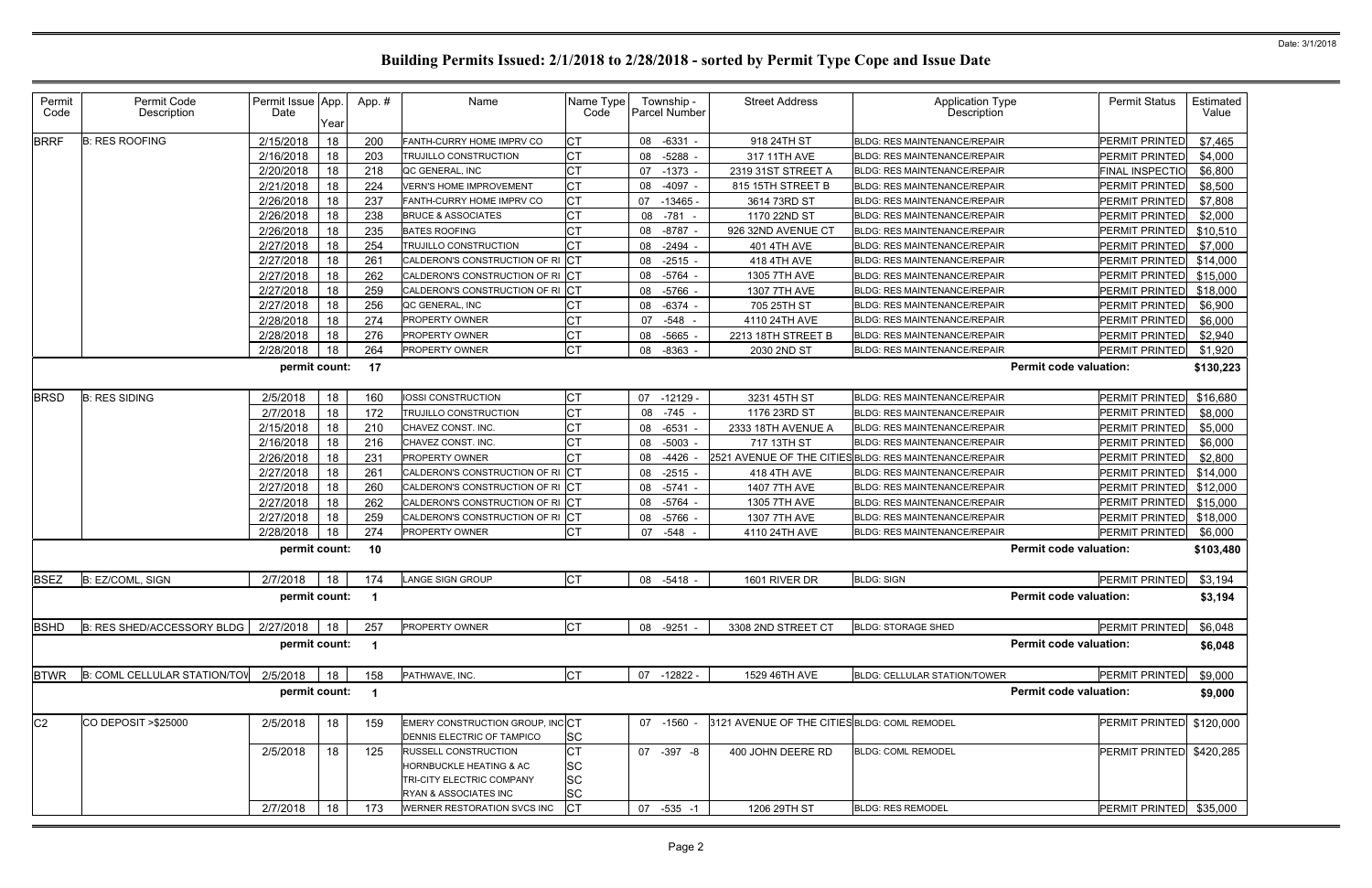| Permit<br>Code | Permit Code<br>Description   | Permit Issue App.<br>Date | Year | App.#        | Name                                                                                                                                            | Name Type<br>Code                               | Township -<br>Parcel Number | <b>Street Address</b>                   | Application Type<br>Description | <b>Permit Status</b>              | Estimated<br>Value |
|----------------|------------------------------|---------------------------|------|--------------|-------------------------------------------------------------------------------------------------------------------------------------------------|-------------------------------------------------|-----------------------------|-----------------------------------------|---------------------------------|-----------------------------------|--------------------|
| C <sub>2</sub> | CO DEPOSIT > \$25000         | 2/12/2018                 | 18   | 175          | <b>PROPERTY OWNER</b>                                                                                                                           | <b>CT</b>                                       | $-8264 -$<br>08             | 1810 5TH AVE                            | <b>BLDG: COML REMODEL</b>       | PERMIT PRINTED                    | \$25,800           |
|                |                              | 2/14/2018                 | 18   | 150          | <b>BUILD TO SUIT INC</b>                                                                                                                        | <b>CT</b>                                       | $-11815 -$<br>07            | 1610 39TH AVE                           | <b>BLDG: COML REMODEL</b>       | <b>PERMIT PRINTED \$1,262,183</b> |                    |
|                |                              | 2/20/2018                 | 18   | 220          | PROPERTY OWNER                                                                                                                                  | <b>CT</b>                                       | $-2415 -$<br>07             | 3430 38TH ST                            | <b>BLDG: RES REMODEL</b>        | PERMIT PRINTED                    | \$39,000           |
|                |                              | permit count:             |      | 6            |                                                                                                                                                 |                                                 |                             |                                         | <b>Permit code valuation:</b>   |                                   | \$1,902,268        |
| <b>IDRN1</b>   | <b>ENG: CLASS 1 DRAINAGE</b> | 2/13/2018                 | 18   | 191          | <b>PROPERTY OWNER</b>                                                                                                                           | <b>CT</b>                                       | $-2757 -$<br>07             | 4100 27TH ST                            | <b>ENG: DRAINAGE PERMIT</b>     | PERMIT PRINTED                    | \$0                |
|                |                              | 2/28/2018                 | 18   | 263          | PROPERTY OWNER                                                                                                                                  | <b>CT</b>                                       | $-12987$<br>07              | 2929 28TH AVENUE A                      | <b>ENG: DRAINAGE PERMIT</b>     | PERMIT PRINTED                    | \$0                |
|                |                              | permit count:             |      | $\mathbf{2}$ |                                                                                                                                                 |                                                 |                             |                                         | <b>Permit code valuation:</b>   |                                   | \$0                |
| EC             | E: COML ELECTRICAL           | 2/2/2018                  | 18   | 156          | <b>ROCK RIVER ELECTRIC INC</b>                                                                                                                  | <b>CT</b>                                       | $-4932 -$<br>07             | 4512 AVENUE OF THE CITIES ELEC: SERVICE |                                 | FINAL INSPECTIO                   | \$0                |
|                |                              | 2/6/2018                  | 18   | 116          | HODGE CONSTRUCTION CO INC<br>LIGHTING MAINTENANCE INC<br><b>MOLO PLUMBING &amp; HEATING</b>                                                     | <b>CT</b><br><b>SC</b><br><b>SC</b>             | 07<br>-48 -                 | 2220 53RD ST                            | <b>BLDG: RES REMODEL</b>        | <b>PERMIT PRINTED</b>             | \$56,500           |
|                |                              | 2/6/2018                  | 17   | 334          | LA MACCHIA GROUP<br><b>BLONDELL PLUMBING SERVICES</b><br><b>CRAWFORD COMPANY</b><br>CRAWFORD HEATING & COOLING<br>ADVANTAGE ELCTRL SERVICES INC | <b>CT</b><br>SC<br>SC<br><b>SC</b><br><b>SC</b> | 07 -7761 -                  | 3950 38TH AVE                           | <b>BLDG: COML ADDITION</b>      | PERMIT PRINTED \$5,905,554        |                    |
|                |                              | 2/9/2018                  | 18   | 125          | <b>RUSSELL CONSTRUCTION</b><br><b>HORNBUCKLE HEATING &amp; AC</b><br><b>TRI-CITY ELECTRIC COMPANY</b><br><b>RYAN &amp; ASSOCIATES INC</b>       | СT<br>SC<br><b>SC</b><br>SC                     | $-397 - 8$<br>07            | 400 JOHN DEERE RD                       | <b>BLDG: COML REMODEL</b>       | PERMIT PRINTED \$420,285          |                    |
|                |                              | 2/9/2018                  | 18   | 81           | DAXON CONSTRUCTION INC.<br>ART-O-LITE ELECTRIC CO<br>BRADY COMPANY, J L                                                                         | <b>CT</b><br>SC<br><b>SC</b>                    | 07<br>-397 -8               | 4005 7TH ST                             | <b>BLDG: MISC STRUCTURE</b>     | PERMIT PRINTED                    | \$689,000          |
|                |                              | 2/16/2018                 | 18   | 213          | PIKUZA ELECTRIC INC                                                                                                                             | <b>CT</b>                                       | 08<br>$-1283$               | 1507 16TH AVE                           | ELEC: SERVICE                   | PERMIT PRINTED                    | \$0                |
|                |                              | 2/20/2018                 | 18   | 221          | <b>TRI-CITY ELECTRIC COMPANY</b>                                                                                                                | <b>CT</b>                                       | 08<br>$-529$                | 2310 RIVER DR                           | ELEC: SERVICE                   | PERMIT PRINTED                    | \$0                |
|                |                              | 2/26/2018                 | 17   | 337          | TROTTER GENERAL CONTRACTING, ICT<br>ROCK RIVER ELECTRIC INC                                                                                     | <b>SC</b>                                       | $-232 - 3$<br>07            | 6005 34TH AVE                           | <b>BLDG: COML ADDITION</b>      | PERMIT PRINTED \$599,312          |                    |
|                |                              | permit count:             |      | 8            |                                                                                                                                                 |                                                 |                             |                                         | <b>Permit code valuation:</b>   |                                   | \$7,670,651        |
| <b>EINV</b>    | E: RES INVESTIGATION         | 2/9/2018                  | 18   | 178          | KOEHLER ELECTRIC INC, J W                                                                                                                       | <b>CT</b>                                       | 07 -171 -16                 | 1521 36TH AVE                           | <b>INVESTIGATION</b>            | PERMIT PRINTED                    | \$0                |
|                |                              | permit count: 1           |      |              |                                                                                                                                                 |                                                 |                             |                                         | <b>Permit code valuation:</b>   |                                   | \$0                |
| ER             | E: RES ELECTRICAL            | 2/6/2018                  | 18   | 147          | <b>B &amp; W HOME IMPROVEMENT CO</b><br>TRI-CITY ELECTRIC COMPANY                                                                               | <b>CT</b><br><b>SC</b>                          | $07 - 14101 -$              | 3410 48TH AVE                           | <b>BLDG: RES REMODEL</b>        | <b>PERMIT PRINTED</b>             | \$29,000           |
|                |                              | 2/6/2018                  | 17   | 2661         | MIDWEST COMPLETE CONSTRUCTIOCT<br>TRI-CITY ELECTRIC COMPANY                                                                                     | <b>SC</b>                                       | 07 -1923 -                  | 2329 28TH ST                            | <b>BLDG: GARAGES/CARPORTS</b>   | PERMIT PRINTED                    | \$26,800           |
|                |                              | 2/7/2018                  | 18   | 171          | THADDEUS H ELECTRIC INC                                                                                                                         | <b>CT</b>                                       | $-6507 -9$<br>08            | 934 53RD ST                             | ELEC: WIRING, MISC              | PERMIT PRINTED                    | \$0                |
|                |                              | 2/9/2018                  | 18   | 176          | AMERICAN ELECTRIC INC                                                                                                                           | <b>CT</b>                                       | $-1086 -$<br>80             | 2109 5TH ST                             | <b>ELEC: REWIRE</b>             | PERMIT PRINTED                    | \$0                |
|                |                              | 2/12/2018                 | 18   | 189          | SHAW ELECTRIC INC                                                                                                                               | СT                                              | 08 -6461 -72                | 3230 14TH ST                            | ELEC: SERVICE                   | PERMIT PRINTED                    | \$0                |
|                |                              | 2/20/2018                 | 18   | 222          | KOEHLER ELECTRIC INC, J W                                                                                                                       | <b>CT</b>                                       | $-171 - 16$<br>07           | 1521 36TH AVE                           | ELEC: SERVICE                   | PERMIT PRINTED                    | \$0                |
|                |                              | 2/23/2018                 | 18   | 230          | FW PROPERTY MAINTENANCE                                                                                                                         | <b>CT</b>                                       | -5252 -<br>07               | 1515 33RD ST                            | ELEC: SERVICE                   | <b>FINAL INSPECTIO</b>            | \$0                |
|                |                              | 2/26/2018                 | 18   | 239          | ELECTRIC DOCTOR SERVICE LLC                                                                                                                     | <b>CT</b>                                       | 07<br>$-8245 -$             | 1905 45TH ST                            | ELEC: SERVICE                   | <b>FINAL INSPECTIO</b>            | \$0                |
|                |                              | 2/28/2018                 | 18   | 265          | KOEHLER ELECTRIC INC, J W                                                                                                                       | <b>CT</b>                                       | 07 -1956 -                  | 2388 28TH ST                            | ELEC: SERVICE                   | <b>PERMIT PRINTED</b>             | \$0                |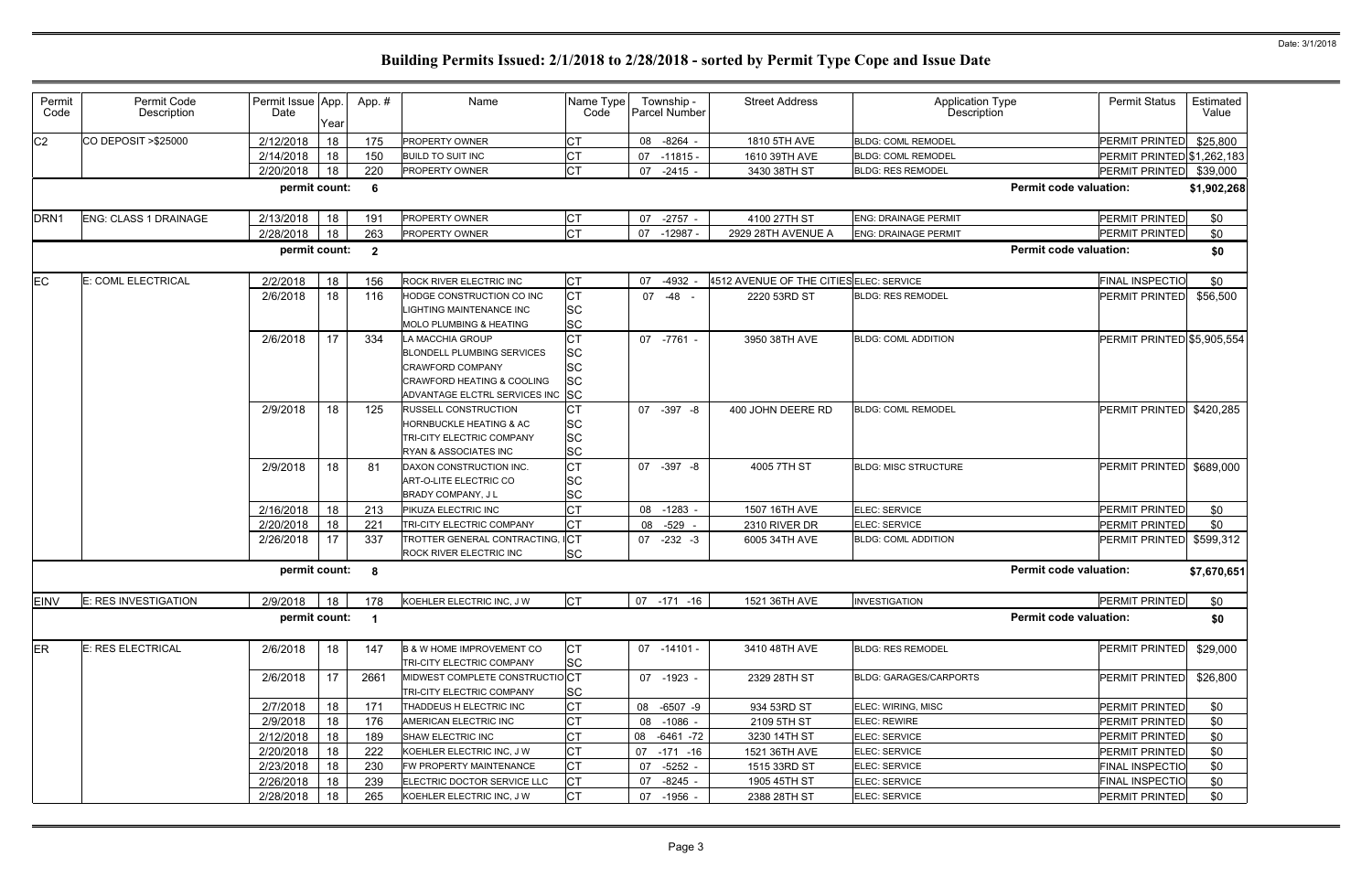| <b>Permit code valuation:</b><br>permit count:<br>9<br>E: RES ELCT MTR RECNCT (6 MO)<br>2/9/2018<br><b>CT</b><br>ERM <sub>6</sub><br>18<br>POINT ELECTRIC<br>08 -7466 -<br>2037 13TH ST<br>ELCT: ELCT MTR RECONNCT AFTER 6 MONTHS<br>180<br>permit count:<br><b>Permit code valuation:</b><br><b>EZC</b><br>E: EZ/COML, ELECTRICAL<br>2/1/2018<br>СT<br>1601 RIVER DR<br>18<br>20<br><b>ESTES CONSTRUCTION</b><br>08 -5418 -<br>BLDG: COML MAINTENANCE/REPAIR<br><b>SC</b><br>NORTHWEST MECHANICAL INC<br><b>SC</b><br>TRI-CITY ELECTRIC COMPANY<br><b>CT</b><br>17<br>2/12/2018<br>2263<br>1620 5TH AVE<br>08 -4377 -<br><b>PROPERTY OWNER</b><br>BLDG: COML MAINTENANCE/REPAIR<br>PETERSEN PLUMBING AND HEATING SC<br><b>SC</b><br>ROCK RIVER ELECTRIC INC<br><b>CT</b><br>2/22/2018<br>18<br>ELEC: REMODEL<br>229<br>TRI-CITY ELECTRIC COMPANY<br>08 -2451<br>1 BLACKWELL BLVD<br><b>Permit code valuation:</b><br>permit count:<br>-3<br>M: COML MECHANICAL<br>2/5/2018<br><b>RUSSELL CONSTRUCTION</b><br>07 -397 -8<br>400 JOHN DEERE RD<br><b>BLDG: COML REMODEL</b><br>18<br>125<br>СT<br><b>SC</b><br><b>HORNBUCKLE HEATING &amp; AC</b><br><b>SC</b><br>TRI-CITY ELECTRIC COMPANY<br><b>SC</b><br>RYAN & ASSOCIATES INC<br><b>SC</b><br>17<br>2/6/2018<br>$-1004 -$<br>4506 AVENUE OF THE CITIES BLDG:MISC/STRUCTURES OTHER THAN BLDGS<br>1951<br><b>ROCK RIVER ELECTRIC INC</b><br>07<br><b>SC</b><br><b>ALLYN CORPORATION</b><br><b>SC</b><br><b>QUAD CITY PLUMBING</b><br>EMERY CONSTRUCTION GROUP, INCSC<br>SC<br>HVAC EXPRESS INC.<br>17<br>СT<br>2/9/2018<br>RW CONSTRUCTION<br><b>BLDG: COML REMODEL</b><br>2234<br>08 -7168 -1<br>702 18TH AVE<br>SC<br>CENTURY ELECTRIC INC<br><b>SC</b><br><b>CRAWFORD COMPANY</b><br><b>SC</b><br>PRECISION AIR HTG & AC INC<br><b>CT</b><br>18<br>2/12/2018<br>$-574$<br>5420 4TH AVE<br>188<br>08<br>HTG: ROOFTOP UNIT, REPLACE<br>CRAWFORD HEATING & COOLING<br>18<br><b>CT</b><br>2/15/2018<br>197<br>KLAUER HEATING & AC LTD<br>-7546 -<br>HTG: FURNACE/AC, REPLACE<br>2345 19TH ST<br>07<br><b>CT</b><br>2/27/2018<br>18<br>17<br>DAXON CONSTRUCTION INC.<br>$-96$<br>2727 AVENUE OF THE CITIES BLDG: MISC/OTHER NON-RESIDENTIAL<br>07<br>$-2$<br><b>SC</b><br>BRADY COMPANY, J L<br><b>SC</b><br>TRI-CITY ELECTRIC COMPANY<br><b>Permit code valuation:</b><br>permit count:<br>- 6<br>M: EZ/COML, MECHANICAL<br>2/20/2018<br>1601 RIVER DR<br>20<br>СT<br>08 -5418 -<br>18<br><b>ESTES CONSTRUCTION</b><br>BLDG: COML MAINTENANCE/REPAIR<br><b>SC</b><br>NORTHWEST MECHANICAL INC<br><b>SC</b><br>TRI-CITY ELECTRIC COMPANY<br>17<br><b>CT</b><br>2/27/2018<br>2795<br>08 -2868 -<br>604 21ST ST<br><b>BLDG: COML REMODEL</b><br>OLDE TOWN ROOFING<br>PETERSEN PLUMBING AND HEATING SC<br><b>SC</b><br><b>BITLER HEATING</b><br><b>Permit code valuation:</b><br>permit count:<br>$\mathbf{2}$<br><b>CT</b><br>18<br>M: RES MECHANICAL<br>2/1/2018<br>BORNHOEFT HEATING & AC<br>07<br>-11582 -<br>5521 34TH AVE<br>HTG: BOILER/FURNACE, REPLACE<br>154<br><b>CT</b><br>2/5/2018<br>18<br>166<br>$-11777-$<br>HTG: BOILER/FURNACE, REPLACE<br>BRADY COMPANY, J L<br>07<br>4624 11TH AVENUE D<br>СT<br>18<br>2/6/2018<br>167<br>KALE HEATING & AC<br>07<br>-13496 -<br>4280 22ND AVE<br>HTG: BOILER/FURNACE, REPLACE | Permit<br>Code | Permit Code<br>Description | Permit Issue App<br>Date | Year | App.# | Name | Name Type<br>Code | Township -<br><b>Parcel Number</b> | <b>Street Address</b> | Application Type<br>Description | <b>Permit Status</b>      | Estimated<br>Value |  |  |
|--------------------------------------------------------------------------------------------------------------------------------------------------------------------------------------------------------------------------------------------------------------------------------------------------------------------------------------------------------------------------------------------------------------------------------------------------------------------------------------------------------------------------------------------------------------------------------------------------------------------------------------------------------------------------------------------------------------------------------------------------------------------------------------------------------------------------------------------------------------------------------------------------------------------------------------------------------------------------------------------------------------------------------------------------------------------------------------------------------------------------------------------------------------------------------------------------------------------------------------------------------------------------------------------------------------------------------------------------------------------------------------------------------------------------------------------------------------------------------------------------------------------------------------------------------------------------------------------------------------------------------------------------------------------------------------------------------------------------------------------------------------------------------------------------------------------------------------------------------------------------------------------------------------------------------------------------------------------------------------------------------------------------------------------------------------------------------------------------------------------------------------------------------------------------------------------------------------------------------------------------------------------------------------------------------------------------------------------------------------------------------------------------------------------------------------------------------------------------------------------------------------------------------------------------------------------------------------------------------------------------------------------------------------------------------------------------------------------------------------------------------------------------------------------------------------------------------------------------------------------------------------------------------------------------------------------------------------------------------------------------------------------------------------------------------------------------------------------------------------------------------------------------------------------------------------------------------------------------------------------------------------------------------|----------------|----------------------------|--------------------------|------|-------|------|-------------------|------------------------------------|-----------------------|---------------------------------|---------------------------|--------------------|--|--|
|                                                                                                                                                                                                                                                                                                                                                                                                                                                                                                                                                                                                                                                                                                                                                                                                                                                                                                                                                                                                                                                                                                                                                                                                                                                                                                                                                                                                                                                                                                                                                                                                                                                                                                                                                                                                                                                                                                                                                                                                                                                                                                                                                                                                                                                                                                                                                                                                                                                                                                                                                                                                                                                                                                                                                                                                                                                                                                                                                                                                                                                                                                                                                                                                                                                                                |                |                            |                          |      |       |      |                   |                                    |                       |                                 |                           | \$55,800           |  |  |
|                                                                                                                                                                                                                                                                                                                                                                                                                                                                                                                                                                                                                                                                                                                                                                                                                                                                                                                                                                                                                                                                                                                                                                                                                                                                                                                                                                                                                                                                                                                                                                                                                                                                                                                                                                                                                                                                                                                                                                                                                                                                                                                                                                                                                                                                                                                                                                                                                                                                                                                                                                                                                                                                                                                                                                                                                                                                                                                                                                                                                                                                                                                                                                                                                                                                                |                |                            |                          |      |       |      |                   |                                    |                       |                                 | PERMIT PRINTED            | \$0                |  |  |
|                                                                                                                                                                                                                                                                                                                                                                                                                                                                                                                                                                                                                                                                                                                                                                                                                                                                                                                                                                                                                                                                                                                                                                                                                                                                                                                                                                                                                                                                                                                                                                                                                                                                                                                                                                                                                                                                                                                                                                                                                                                                                                                                                                                                                                                                                                                                                                                                                                                                                                                                                                                                                                                                                                                                                                                                                                                                                                                                                                                                                                                                                                                                                                                                                                                                                | \$0            |                            |                          |      |       |      |                   |                                    |                       |                                 |                           |                    |  |  |
| <b>MC</b><br><b>MEZC</b><br><b>MR</b>                                                                                                                                                                                                                                                                                                                                                                                                                                                                                                                                                                                                                                                                                                                                                                                                                                                                                                                                                                                                                                                                                                                                                                                                                                                                                                                                                                                                                                                                                                                                                                                                                                                                                                                                                                                                                                                                                                                                                                                                                                                                                                                                                                                                                                                                                                                                                                                                                                                                                                                                                                                                                                                                                                                                                                                                                                                                                                                                                                                                                                                                                                                                                                                                                                          |                |                            |                          |      |       |      |                   |                                    |                       |                                 | <b>FINAL INSPECTIO</b>    | \$58,574           |  |  |
|                                                                                                                                                                                                                                                                                                                                                                                                                                                                                                                                                                                                                                                                                                                                                                                                                                                                                                                                                                                                                                                                                                                                                                                                                                                                                                                                                                                                                                                                                                                                                                                                                                                                                                                                                                                                                                                                                                                                                                                                                                                                                                                                                                                                                                                                                                                                                                                                                                                                                                                                                                                                                                                                                                                                                                                                                                                                                                                                                                                                                                                                                                                                                                                                                                                                                |                |                            |                          |      |       |      |                   |                                    |                       |                                 | PERMIT PRINTED \$524,000  |                    |  |  |
|                                                                                                                                                                                                                                                                                                                                                                                                                                                                                                                                                                                                                                                                                                                                                                                                                                                                                                                                                                                                                                                                                                                                                                                                                                                                                                                                                                                                                                                                                                                                                                                                                                                                                                                                                                                                                                                                                                                                                                                                                                                                                                                                                                                                                                                                                                                                                                                                                                                                                                                                                                                                                                                                                                                                                                                                                                                                                                                                                                                                                                                                                                                                                                                                                                                                                |                |                            |                          |      |       |      |                   |                                    |                       |                                 | PERMIT PRINTED            | \$0                |  |  |
|                                                                                                                                                                                                                                                                                                                                                                                                                                                                                                                                                                                                                                                                                                                                                                                                                                                                                                                                                                                                                                                                                                                                                                                                                                                                                                                                                                                                                                                                                                                                                                                                                                                                                                                                                                                                                                                                                                                                                                                                                                                                                                                                                                                                                                                                                                                                                                                                                                                                                                                                                                                                                                                                                                                                                                                                                                                                                                                                                                                                                                                                                                                                                                                                                                                                                |                |                            |                          |      |       |      |                   |                                    |                       |                                 |                           | \$582,574          |  |  |
|                                                                                                                                                                                                                                                                                                                                                                                                                                                                                                                                                                                                                                                                                                                                                                                                                                                                                                                                                                                                                                                                                                                                                                                                                                                                                                                                                                                                                                                                                                                                                                                                                                                                                                                                                                                                                                                                                                                                                                                                                                                                                                                                                                                                                                                                                                                                                                                                                                                                                                                                                                                                                                                                                                                                                                                                                                                                                                                                                                                                                                                                                                                                                                                                                                                                                |                |                            |                          |      |       |      |                   |                                    |                       |                                 | PERMIT PRINTED            | \$420,285          |  |  |
|                                                                                                                                                                                                                                                                                                                                                                                                                                                                                                                                                                                                                                                                                                                                                                                                                                                                                                                                                                                                                                                                                                                                                                                                                                                                                                                                                                                                                                                                                                                                                                                                                                                                                                                                                                                                                                                                                                                                                                                                                                                                                                                                                                                                                                                                                                                                                                                                                                                                                                                                                                                                                                                                                                                                                                                                                                                                                                                                                                                                                                                                                                                                                                                                                                                                                |                |                            |                          |      |       |      |                   |                                    |                       |                                 | FINAL INSPECTIO \$821,000 |                    |  |  |
|                                                                                                                                                                                                                                                                                                                                                                                                                                                                                                                                                                                                                                                                                                                                                                                                                                                                                                                                                                                                                                                                                                                                                                                                                                                                                                                                                                                                                                                                                                                                                                                                                                                                                                                                                                                                                                                                                                                                                                                                                                                                                                                                                                                                                                                                                                                                                                                                                                                                                                                                                                                                                                                                                                                                                                                                                                                                                                                                                                                                                                                                                                                                                                                                                                                                                |                |                            |                          |      |       |      |                   |                                    |                       |                                 | <b>PERMIT PRINTED</b>     | \$97,000           |  |  |
|                                                                                                                                                                                                                                                                                                                                                                                                                                                                                                                                                                                                                                                                                                                                                                                                                                                                                                                                                                                                                                                                                                                                                                                                                                                                                                                                                                                                                                                                                                                                                                                                                                                                                                                                                                                                                                                                                                                                                                                                                                                                                                                                                                                                                                                                                                                                                                                                                                                                                                                                                                                                                                                                                                                                                                                                                                                                                                                                                                                                                                                                                                                                                                                                                                                                                |                |                            |                          |      |       |      |                   |                                    |                       |                                 | PERMIT PRINTED            | \$0                |  |  |
|                                                                                                                                                                                                                                                                                                                                                                                                                                                                                                                                                                                                                                                                                                                                                                                                                                                                                                                                                                                                                                                                                                                                                                                                                                                                                                                                                                                                                                                                                                                                                                                                                                                                                                                                                                                                                                                                                                                                                                                                                                                                                                                                                                                                                                                                                                                                                                                                                                                                                                                                                                                                                                                                                                                                                                                                                                                                                                                                                                                                                                                                                                                                                                                                                                                                                |                |                            |                          |      |       |      |                   |                                    |                       |                                 | PERMIT PRINTED            | \$0                |  |  |
|                                                                                                                                                                                                                                                                                                                                                                                                                                                                                                                                                                                                                                                                                                                                                                                                                                                                                                                                                                                                                                                                                                                                                                                                                                                                                                                                                                                                                                                                                                                                                                                                                                                                                                                                                                                                                                                                                                                                                                                                                                                                                                                                                                                                                                                                                                                                                                                                                                                                                                                                                                                                                                                                                                                                                                                                                                                                                                                                                                                                                                                                                                                                                                                                                                                                                |                |                            |                          |      |       |      |                   |                                    |                       |                                 | FINAL INSPECTIO \$128,865 |                    |  |  |
|                                                                                                                                                                                                                                                                                                                                                                                                                                                                                                                                                                                                                                                                                                                                                                                                                                                                                                                                                                                                                                                                                                                                                                                                                                                                                                                                                                                                                                                                                                                                                                                                                                                                                                                                                                                                                                                                                                                                                                                                                                                                                                                                                                                                                                                                                                                                                                                                                                                                                                                                                                                                                                                                                                                                                                                                                                                                                                                                                                                                                                                                                                                                                                                                                                                                                |                |                            |                          |      |       |      |                   |                                    |                       |                                 |                           | \$1,467,150        |  |  |
|                                                                                                                                                                                                                                                                                                                                                                                                                                                                                                                                                                                                                                                                                                                                                                                                                                                                                                                                                                                                                                                                                                                                                                                                                                                                                                                                                                                                                                                                                                                                                                                                                                                                                                                                                                                                                                                                                                                                                                                                                                                                                                                                                                                                                                                                                                                                                                                                                                                                                                                                                                                                                                                                                                                                                                                                                                                                                                                                                                                                                                                                                                                                                                                                                                                                                |                |                            |                          |      |       |      |                   |                                    |                       |                                 | <b>FINAL INSPECTIO</b>    | \$58,574           |  |  |
|                                                                                                                                                                                                                                                                                                                                                                                                                                                                                                                                                                                                                                                                                                                                                                                                                                                                                                                                                                                                                                                                                                                                                                                                                                                                                                                                                                                                                                                                                                                                                                                                                                                                                                                                                                                                                                                                                                                                                                                                                                                                                                                                                                                                                                                                                                                                                                                                                                                                                                                                                                                                                                                                                                                                                                                                                                                                                                                                                                                                                                                                                                                                                                                                                                                                                |                |                            |                          |      |       |      |                   |                                    |                       |                                 | PERMIT PRINTED \$180,000  |                    |  |  |
|                                                                                                                                                                                                                                                                                                                                                                                                                                                                                                                                                                                                                                                                                                                                                                                                                                                                                                                                                                                                                                                                                                                                                                                                                                                                                                                                                                                                                                                                                                                                                                                                                                                                                                                                                                                                                                                                                                                                                                                                                                                                                                                                                                                                                                                                                                                                                                                                                                                                                                                                                                                                                                                                                                                                                                                                                                                                                                                                                                                                                                                                                                                                                                                                                                                                                |                |                            |                          |      |       |      |                   |                                    |                       |                                 |                           | \$238,574          |  |  |
|                                                                                                                                                                                                                                                                                                                                                                                                                                                                                                                                                                                                                                                                                                                                                                                                                                                                                                                                                                                                                                                                                                                                                                                                                                                                                                                                                                                                                                                                                                                                                                                                                                                                                                                                                                                                                                                                                                                                                                                                                                                                                                                                                                                                                                                                                                                                                                                                                                                                                                                                                                                                                                                                                                                                                                                                                                                                                                                                                                                                                                                                                                                                                                                                                                                                                |                |                            |                          |      |       |      |                   |                                    |                       |                                 | PERMIT PRINTED            | \$0                |  |  |
|                                                                                                                                                                                                                                                                                                                                                                                                                                                                                                                                                                                                                                                                                                                                                                                                                                                                                                                                                                                                                                                                                                                                                                                                                                                                                                                                                                                                                                                                                                                                                                                                                                                                                                                                                                                                                                                                                                                                                                                                                                                                                                                                                                                                                                                                                                                                                                                                                                                                                                                                                                                                                                                                                                                                                                                                                                                                                                                                                                                                                                                                                                                                                                                                                                                                                |                |                            |                          |      |       |      |                   |                                    |                       |                                 | PERMIT PRINTED            | \$0                |  |  |
|                                                                                                                                                                                                                                                                                                                                                                                                                                                                                                                                                                                                                                                                                                                                                                                                                                                                                                                                                                                                                                                                                                                                                                                                                                                                                                                                                                                                                                                                                                                                                                                                                                                                                                                                                                                                                                                                                                                                                                                                                                                                                                                                                                                                                                                                                                                                                                                                                                                                                                                                                                                                                                                                                                                                                                                                                                                                                                                                                                                                                                                                                                                                                                                                                                                                                |                |                            |                          |      |       |      |                   |                                    |                       |                                 | PERMIT PRINTED            | \$0                |  |  |
| <b>CT</b><br>2/12/2018<br>18<br>187<br>KALE HEATING & AC<br>-11011 -<br>1817 48TH STREET PL<br>HTG: FURNACE/AC, REPLACE<br>07                                                                                                                                                                                                                                                                                                                                                                                                                                                                                                                                                                                                                                                                                                                                                                                                                                                                                                                                                                                                                                                                                                                                                                                                                                                                                                                                                                                                                                                                                                                                                                                                                                                                                                                                                                                                                                                                                                                                                                                                                                                                                                                                                                                                                                                                                                                                                                                                                                                                                                                                                                                                                                                                                                                                                                                                                                                                                                                                                                                                                                                                                                                                                  |                |                            |                          |      |       |      |                   |                                    |                       |                                 | PERMIT PRINTED            | \$0                |  |  |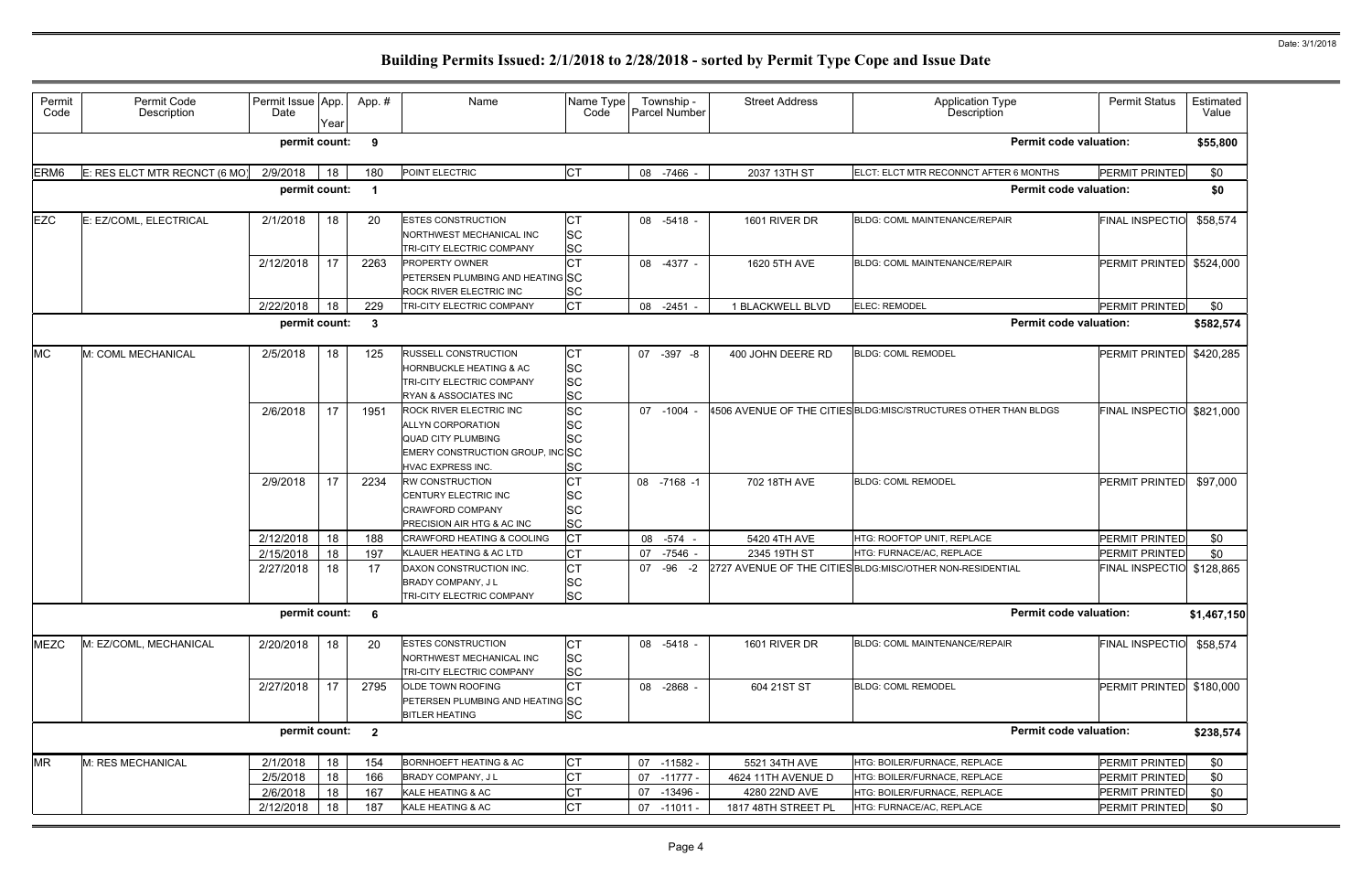| Permit<br>Code | Permit Code<br>Description | Permit Issue App.<br>Date | Year | App.# | Name                                                                                                      | Name Type<br>Code                  | Township -<br><b>Parcel Number</b> | <b>Street Address</b> | Application Type<br>Description              | <b>Permit Status</b>     | Estimated<br>Value |
|----------------|----------------------------|---------------------------|------|-------|-----------------------------------------------------------------------------------------------------------|------------------------------------|------------------------------------|-----------------------|----------------------------------------------|--------------------------|--------------------|
| <b>MR</b>      | M: RES MECHANICAL          | 2/15/2018                 | 18   | 198   | FREED HEATING & AC                                                                                        | <b>CT</b>                          | -14510 -<br>07                     | 3419 78TH STREET CT   | HTG: FURNACE/AC, REPLACE                     | <b>FINAL INSPECTIO</b>   | \$0                |
|                |                            | 2/15/2018                 | 18   | 201   | JK PLUMBING AND HEATING LLC                                                                               | <b>CT</b>                          | $-2252 -$<br>07                    | 2437 27TH ST          | HTG: BOILER/FURNACE, REPLACE                 | FINAL INSPECTIO          | \$0                |
|                |                            | 2/15/2018                 | 18   | 207   | TOTAL MAINTENANCE INC                                                                                     | <b>CT</b>                          | $-5961 -$<br>07                    | 2217 35TH STREET CT   | HTG: FURNACE/AC. REPLACE                     | PERMIT PRINTED           | \$0                |
|                |                            | 2/15/2018                 | 18   | 199   | FREED HEATING & AC                                                                                        | <b>CT</b>                          | $-7503 - 1$<br>07                  | 2710 13TH AVE         | HTG: FURNACE/AC, REPLACE                     | FINAL INSPECTIO          | \$0                |
|                |                            | 2/15/2018                 | 18   | 202   | JK PLUMBING AND HEATING LLC                                                                               | <b>CT</b>                          | $-6948 -$<br>08                    | 2504 16TH ST          | HTG: BOILER/FURNACE, REPLACE                 | FINAL INSPECTIO          | \$0                |
|                |                            | 2/15/2018                 | 18   | 196   | TOTAL MAINTENANCE INC                                                                                     | <b>CT</b>                          | 08<br>$-7511 -$                    | 2116 14TH ST          | HTG: BOILER/FURNACE, REPLACE                 | PERMIT PRINTED           | \$0                |
|                |                            | 2/15/2018                 | 18   | 204   | JK PLUMBING AND HEATING LLC                                                                               | <b>CT</b>                          | $-8176 -$<br>08                    | 2750 11TH AVE         | HTG: BOILER/FURNACE, REPLACE                 | FINAL INSPECTIO          | \$0                |
|                |                            | 2/15/2018                 | 18   | 206   | CRAWFORD HEATING & COOLING                                                                                | <b>CT</b>                          | 08<br>$-8740 -$                    | 930 32ND AVENUE A     | HTG: BOILER/FURNACE, REPLACE                 | <b>PERMIT PRINTED</b>    | \$0                |
|                |                            | 2/16/2018                 | 17   | 2745  | TERRELL CONSTRUCTION, EDDIE                                                                               | <b>CT</b>                          | $-4223 -$<br>08                    | 1410 7TH AVE          | <b>BLDG: RES REMODEL</b>                     | PERMIT PRINTED           | \$45,300           |
|                |                            |                           |      |       | PIKUZA ELECTRIC INC                                                                                       | <b>SC</b>                          |                                    |                       |                                              |                          |                    |
|                |                            |                           |      |       | CRAWFORD COMPANY                                                                                          | <b>SC</b>                          |                                    |                       |                                              |                          |                    |
|                |                            |                           |      |       | LENNY DESANTIAGO PLUMBING                                                                                 | <b>SC</b>                          |                                    |                       |                                              |                          |                    |
|                |                            | 2/16/2018                 | 18   | 215   | <b>BRADY COMPANY, JL</b>                                                                                  | <b>CT</b>                          | $-4734 -$<br>08                    | 1215 15TH ST          | HTG: BOILER/FURNACE, REPLACE                 | PERMIT PRINTED           | \$0                |
|                |                            | 2/21/2018                 | 18   | 225   | JK PLUMBING & HEATING                                                                                     | <b>CT</b>                          | $-11611 -$<br>07                   | 3506 36TH ST          | HTG: OTHER, INSTALL/REPLACE                  | <b>PERMIT PRINTED</b>    | \$0                |
|                |                            | 2/26/2018                 | 18   | 247   | FAMILY HEATING & COOLING                                                                                  | <b>CT</b>                          | 07<br>$-11193$                     | 5115 48TH STREET A    | HTG: FURNACE/AC, REPLACE                     | PERMIT PRINTED           | \$0                |
|                |                            | 2/26/2018                 | 18   | 244   | <b>GABRILSON HEATING &amp; AC</b>                                                                         | <b>CT</b>                          | 07<br>$-11309 - 9$                 | 4215 26TH AVE         | HTG: BOILER/FURNACE. REPLACE                 | PERMIT PRINTED           | \$0                |
|                |                            | 2/26/2018                 | 18   | 246   | <b>FAMILY HEATING &amp; COOLING</b>                                                                       | <b>CT</b>                          | $-2768$ -<br>08                    | 446 48TH ST           | HTG: BOILER/FURNACE, REPLACE                 | PERMIT PRINTED           | \$0                |
|                |                            | 2/26/2018                 | 18   | 245   | KALE HEATING & AC                                                                                         | <b>CT</b>                          | -476 -<br>08                       | 740 43RD ST           | HTG: FURNACE/AC, NEW                         | PERMIT PRINTED           | \$0                |
|                |                            | 2/26/2018                 | 18   | 233   | BRADY COMPANY, J L                                                                                        | <b>CT</b>                          | $-6335 -$<br>08                    | 2402 9TH AVE          | HTG: BOILER/FURNACE, REPLACE                 | PERMIT PRINTED           | \$0                |
|                |                            | 2/26/2018                 | 18   | 234   | BRADY COMPANY, J L                                                                                        | <b>CT</b>                          | $-7407 -$<br>08                    | 2128 11TH ST          | HTG: FURNACE/AC, NEW                         | PERMIT PRINTED           | \$0                |
|                |                            | 2/27/2018                 | 18   | 250   | <b>FAMILY HEATING &amp; COOLING</b>                                                                       | <b>CT</b>                          | 07<br>-12118 -                     | 3614 25TH ST          | HTG: BOILER/FURNACE, REPLACE                 | PERMIT PRINTED           | \$0                |
|                |                            | 2/27/2018                 | 18   | 253   | BRADY COMPANY, J L                                                                                        | <b>CT</b>                          | 07<br>$-14107$                     | 1401 34TH AVENUE B CT | HTG: FURNACE/AC, NEW                         | <b>PERMIT PRINTED</b>    | \$0                |
|                |                            | 2/27/2018                 | 17   | 2679  | <b>BM BAGBY INC</b><br><b>HANSSEN ELECTRIC</b><br><b>BAGBY PLUMBING SERVICE</b><br><b>FIREPLACES PLUS</b> | СT<br>SC<br><b>SC</b><br><b>SC</b> | -14767 -<br>07                     | 3515 72ND ST          | BLDG:RES/NEW, SINGLE FAMILY ATTD (TOWNHOUSE) | <b>PERMIT PRINTED</b>    | \$33,000           |
|                |                            |                           |      |       | BRADY COMPANY, J L                                                                                        | <b>SC</b>                          |                                    |                       |                                              |                          |                    |
|                |                            | 2/27/2018                 | 18   | 249   | KALE HEATING & AC                                                                                         | <b>CT</b>                          | $-2256$ -<br>07                    | 2501 27TH ST          | HTG: BOILER/FURNACE, REPLACE                 | PERMIT PRINTED           | \$0                |
|                |                            | 2/28/2018                 | 18   | 268   | KLAUER HEATING & AC LTD                                                                                   | <b>CT</b>                          | 07<br>$-1266$ -                    | 2369 34TH ST          | HTG: FURNACE/AC, REPLACE                     | PERMIT PRINTED           | \$0                |
|                |                            | 2/28/2018                 | 18   | 269   | BRADY COMPANY, J L                                                                                        | СT                                 | $-12707 -$<br>07                   | 5303 17TH AVE         | HTG: BOILER/FURNACE, REPLACE                 | PERMIT PRINTED           | \$0                |
|                |                            | 2/28/2018                 | 18   | 271   | ALLISON PLBG, HTG & AIR                                                                                   | <b>CT</b>                          | $-32 - 3$<br>07                    | 2030 52ND ST          | HTG: BOILER/FURNACE, REPLACE                 | PERMIT PRINTED           | \$0                |
|                |                            | 2/28/2018                 | 18   | 267   | O'DELLS HEATING AND AC                                                                                    | CT                                 | 07 -845 -                          | 5238 11TH AVENUE C    | HTG: FURNACE/AC, NEW                         | <b>PERMIT PRINTED</b>    | \$0                |
|                |                            | permit count: 29          |      |       |                                                                                                           |                                    |                                    |                       | <b>Permit code valuation:</b>                |                          | \$78,300           |
| <b>PC</b>      | P: COML PLUMBING           | 2/12/2018                 | 18   | 186   | HOMETOWN PLUMBING AND HEATIN(CT                                                                           |                                    | -529 -<br>08                       | 2310 RIVER DR         | PLBG: INSTALLATION, COMMERCIAL               | PERMIT PRINTED           | \$0                |
|                |                            | 2/15/2018                 | 18   | 205   | HOMETOWN PLUMBING AND HEATING CT                                                                          |                                    | 07<br>$-12705 -$                   | 2122 53RD ST          | PLBG: SEWER SERVICE REPLACEMENT              | <b>FINAL INSPECTIO</b>   | \$0                |
|                |                            | 2/15/2018                 | 18   | 116   | HODGE CONSTRUCTION CO INC<br>LIGHTING MAINTENANCE INC                                                     | <b>CT</b><br><b>SC</b>             | 07 -48 -                           | 2220 53RD ST          | <b>BLDG: RES REMODEL</b>                     | PERMIT PRINTED           | \$56,500           |
|                |                            |                           |      |       | MOLO PLUMBING & HEATING                                                                                   | <b>SC</b>                          |                                    |                       |                                              |                          |                    |
|                |                            | 2/27/2018                 | 18   | 125   | RUSSELL CONSTRUCTION<br>HORNBUCKLE HEATING & AC                                                           | <b>CT</b><br><b>SC</b>             | 07 -397 -8                         | 400 JOHN DEERE RD     | <b>BLDG: COML REMODEL</b>                    | PERMIT PRINTED \$420,285 |                    |
|                |                            |                           |      |       | TRI-CITY ELECTRIC COMPANY                                                                                 | <b>SC</b>                          |                                    |                       |                                              |                          |                    |
|                |                            |                           |      |       | RYAN & ASSOCIATES INC                                                                                     | <b>SC</b>                          |                                    |                       |                                              |                          |                    |
|                |                            | 2/27/2018                 | 18   | 251   | HOMETOWN PLUMBING & HEATING CCT                                                                           |                                    | 08 -5527 -                         | 425 15TH ST           | PLBG: SEWER REPAIR                           | PERMIT PRINTED           | \$0                |
|                |                            | 2/27/2018                 | 18   | 236   | <b>BLACKHAWK BUILDERS</b><br><b>BLONDELL PLUMBING SERVICES</b>                                            | СT<br><b>SC</b>                    | 08 -7210 -                         | 2201 7TH AVE          | <b>BLDG: COML REMODEL</b>                    | PERMIT PRINTED           | \$18,000           |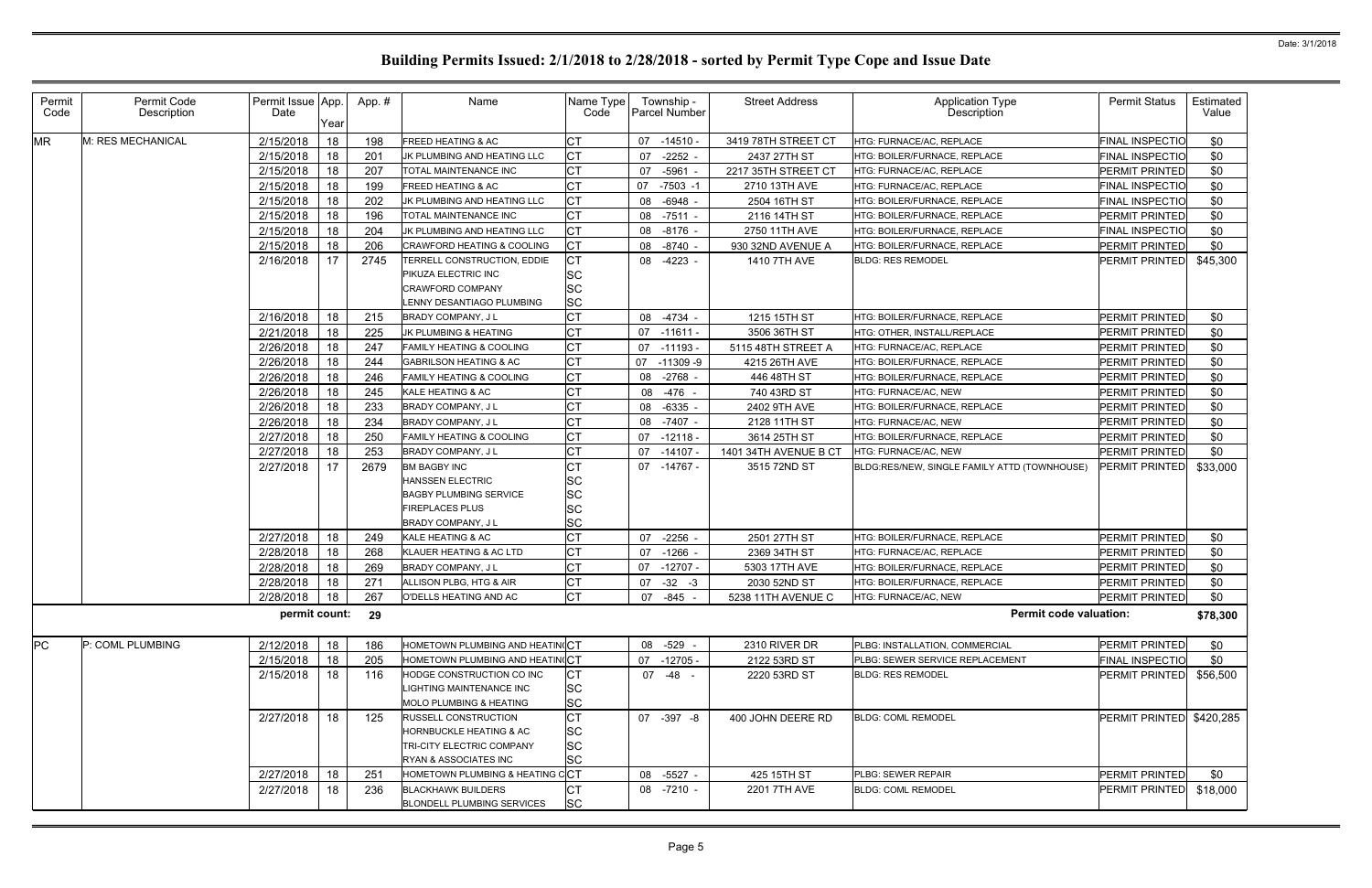| Permit<br>Code   | Permit Code<br>Description   | Permit Issue App<br>Date | Year     | App.# | Name                                                                                                      | Name Type<br>Code     | Township -<br>Parcel Number | <b>Street Address</b> | <b>Application Type</b><br>Description                     | <b>Permit Status</b>     | Estimated<br>Value |
|------------------|------------------------------|--------------------------|----------|-------|-----------------------------------------------------------------------------------------------------------|-----------------------|-----------------------------|-----------------------|------------------------------------------------------------|--------------------------|--------------------|
| PC               | P: COML PLUMBING             | 2/28/2018                | 18       | 81    | DAXON CONSTRUCTION INC.<br>ART-O-LITE ELECTRIC CO<br>BRADY COMPANY, J L                                   | СT<br>SC<br><b>SC</b> | $-397 - 8$<br>07            | 4005 7TH ST           | <b>BLDG: MISC STRUCTURE</b>                                | <b>PERMIT PRINTED</b>    | \$689,000          |
|                  |                              | permit count:            |          | -7    |                                                                                                           |                       |                             |                       | <b>Permit code valuation:</b>                              |                          | \$1,183,785        |
| PCR <sub>6</sub> | P: RES GAS MTR RECONCT (6 MO | 2/15/2018                | 18       | 208   | PETERSEN PLUMBING AND HEATING CT                                                                          |                       | 08<br>$-1086$ -             | 2109 5TH ST           | PLBG: GAS MTR RECONNECT AFTER 6 MONTHS                     | <b>FINAL INSPECTIO</b>   | \$0                |
|                  |                              | 2/20/2018                | 18       | 219   | <b>NEELS PLUMBING</b>                                                                                     |                       | $-7098$<br>08               | 1842 9TH ST           | PLBG: GAS MTR RECONNECT AFTER 6 MONTHS                     | <b>FINAL INSPECTIO</b>   | \$0                |
|                  |                              | 2/21/2018                | 18       | 227   | HOMETOWN PLUMBING & HEATING CCT                                                                           |                       | 08<br>$-6461 - 72$          | 3230 14TH ST          | HTG: GAS MTR RECONNECT AFTER 6 MONTHS                      | <b>FINAL INSPECTIO</b>   | \$0                |
|                  |                              | 2/28/2018                | 18       | 266   | TAPPENDORF PLUMBING AND HEAT                                                                              |                       | $-6687$<br>08               | 2718 11TH AVENUE C    | PLBG: GAS MTR RECONNECT AFTER 6 MONTHS                     | FINAL INSPECTIO          | \$0                |
|                  |                              | permit count:            |          | -4    |                                                                                                           |                       |                             |                       | <b>Permit code valuation:</b>                              |                          | \$0                |
| <b>PCRZ</b>      | P: COML RPZ                  | 2/5/2018                 | 18       | 17    | DAXON CONSTRUCTION INC.<br><b>BRADY COMPANY, JL</b><br>TRI-CITY ELECTRIC COMPANY                          | СT<br>SC<br><b>SC</b> | 07 -96<br>$-2$              |                       | 2727 AVENUE OF THE CITIES BLDG: MISC/OTHER NON-RESIDENTIAL | PERMIT PRINTED \$128,865 |                    |
|                  |                              | permit count:            |          |       |                                                                                                           |                       |                             |                       | <b>Permit code valuation:</b>                              |                          | \$128,865          |
| <b>PDC</b>       | P: COML DISCONNECT SWR/WTR   | 2/21/2018                | 18       | 226   | <b>KALE PLUMBING CO</b>                                                                                   | <b>CT</b>             | 08<br>-2644 -A              | 4801 RIVER DR         | PLBG: DISCONNECT WATER & SEWER SERVICE                     | <b>FINAL INSPECTIO</b>   | \$0                |
|                  |                              | permit count:            |          |       |                                                                                                           |                       |                             |                       | <b>Permit code valuation:</b>                              |                          | \$0                |
|                  |                              |                          |          |       |                                                                                                           |                       |                             |                       |                                                            |                          |                    |
| PEZC             | P: EZ/COML, PLUMBING         | 2/14/2018                | 18       | 194   | NORTHWEST MECHANICAL<br>NORTHWEST MECHANICAL                                                              | СT<br>СT              | 08 -4394 -                  | 909 RIVER DR          | PLBG: CROSS CONNECTION REPAIRS                             | <b>PERMIT PRINTED</b>    | \$0                |
|                  |                              | permit count:            |          |       |                                                                                                           |                       |                             |                       | <b>Permit code valuation:</b>                              |                          | \$0                |
| <b>PR</b>        | P: RES PLUMBING              | 2/5/2018                 | 17       | 2679  | <b>BM BAGBY INC</b><br><b>HANSSEN ELECTRIC</b><br><b>BAGBY PLUMBING SERVICE</b><br><b>FIREPLACES PLUS</b> | SC<br>SC<br>SC        | 07<br>-14767 -              | 3515 72ND ST          | BLDG:RES/NEW, SINGLE FAMILY ATTD (TOWNHOUSE)               | <b>PERMIT PRINTED</b>    | \$33,000           |
|                  |                              |                          |          |       | <b>BRADY COMPANY, JL</b>                                                                                  |                       |                             |                       |                                                            |                          |                    |
|                  |                              | 2/5/2018                 |          | 161   | RIVER BEND PLUMBING SERVICES L                                                                            | <b>SC</b>             | $-117$<br>80                | 1802 12TH AVE         | PLBG: WATER SERVICE REPLACEMENT                            | PERMIT PRINTED           |                    |
|                  |                              | 2/5/2018                 | 18<br>18 | 163   | <b>BLONDELL PLUMBING SERVICES</b>                                                                         |                       | 08 -3586                    | 2311 12TH ST          | PLBG: SEWER REPAIR                                         | <b>PERMIT PRINTED</b>    | \$0<br>\$0         |
|                  |                              | 2/9/2018                 | 18       | 181   | PETERSEN PLUMBING AND HEATING CT                                                                          |                       | 08 -2305 -                  | 513 17TH AVE          | PLBG: SEWER REPAIR                                         | <b>FINAL INSPECTIO</b>   | \$0                |
|                  |                              | 2/9/2018                 | 17       | 2159  | TRI-CITY ELECTRIC COMPANY                                                                                 | <b>SC</b>             | 08 -7406 -A                 | 1101 23RD AVE         | <b>BLDG: RES REMODEL</b>                                   | <b>PERMIT PRINTED</b>    | \$40,000           |
|                  |                              | 2/15/2018                | 18       | 209   | PETERSEN PLUMBING AND HEATING SC<br>J.L. BRADY COMPANY                                                    |                       | 08 -677 -                   | 1151 26TH ST          | PLBG: INSTALLATION, RESIDENTIAL                            | <b>PERMIT PRINTED</b>    | \$0                |
|                  |                              | 2/16/2018                | 18       | 214   | <b>CRAWFORD COMPANY</b>                                                                                   |                       | $07 - 11141 -$              | 4823 51ST AVE         | PLBG: INSTALLATION, RESIDENTIAL                            | <b>PERMIT PRINTED</b>    | \$0                |
|                  |                              | 2/16/2018                | 18       | 212   | CRUZ PLUMBING                                                                                             |                       | $-1179 -$<br>07             | 2920 16TH AVE         | PLBG: INSTALLATION, RESIDENTIAL                            | PERMIT PRINTED           | \$0                |
|                  |                              | 2/27/2018                | 18       | 248   | HOMETOWN PLUMBING AND HEATING CT                                                                          |                       | 08 -3120 -                  | 1817 2ND ST           | PLBG: WATER SERVICE REPLACEMENT                            | <b>PERMIT PRINTED</b>    | \$0                |
|                  |                              | 2/28/2018                | 18       | 93    | <b>BLACKHAWK ELECTRIC ENTERPRISE CT</b>                                                                   |                       | $07 -32 -3$                 | 2030 52ND ST          | <b>ELEC: REWIRE</b>                                        | PERMIT PRINTED           | \$0                |
|                  |                              | permit count: 10         |          |       |                                                                                                           |                       |                             |                       | <b>Permit code valuation:</b>                              |                          | \$73,000           |
| <b>PRWH</b>      | P: RES WATER HEATER          | 2/5/2018                 | 18       | 165   | <b>BLONDELL PLUMBING SERVICES</b>                                                                         | СT                    | $-12095$<br>07              | 3417 56TH STREET PL   | PLBG: WATER HEATER                                         | PERMIT PRINTED           | \$0                |
|                  |                              | 2/5/2018                 | 18       | 164   | <b>BLONDELL PLUMBING SERVICES</b>                                                                         | <b>SC</b>             | -4468 -<br>08               | 338 15TH AVE          | PLBG: WATER HEATER                                         | PERMIT PRINTED           | \$0                |
|                  |                              | 2/5/2018                 | 18       | 162   | <b>BLONDELL PLUMBING SERVICES</b>                                                                         |                       | $-6067 -$<br>08             | 3133 15TH STREET C    | PLBG: WATER HEATER                                         | PERMIT PRINTED           | \$0                |
|                  |                              | 2/9/2018                 | 18       | 182   | WATSON PLUMBING AND MECHANIC/CT                                                                           |                       | 07<br>-11564 -              | 5430 11TH AVENUE A    | PLBG: WATER HEATER                                         | PERMIT PRINTED           | \$0                |